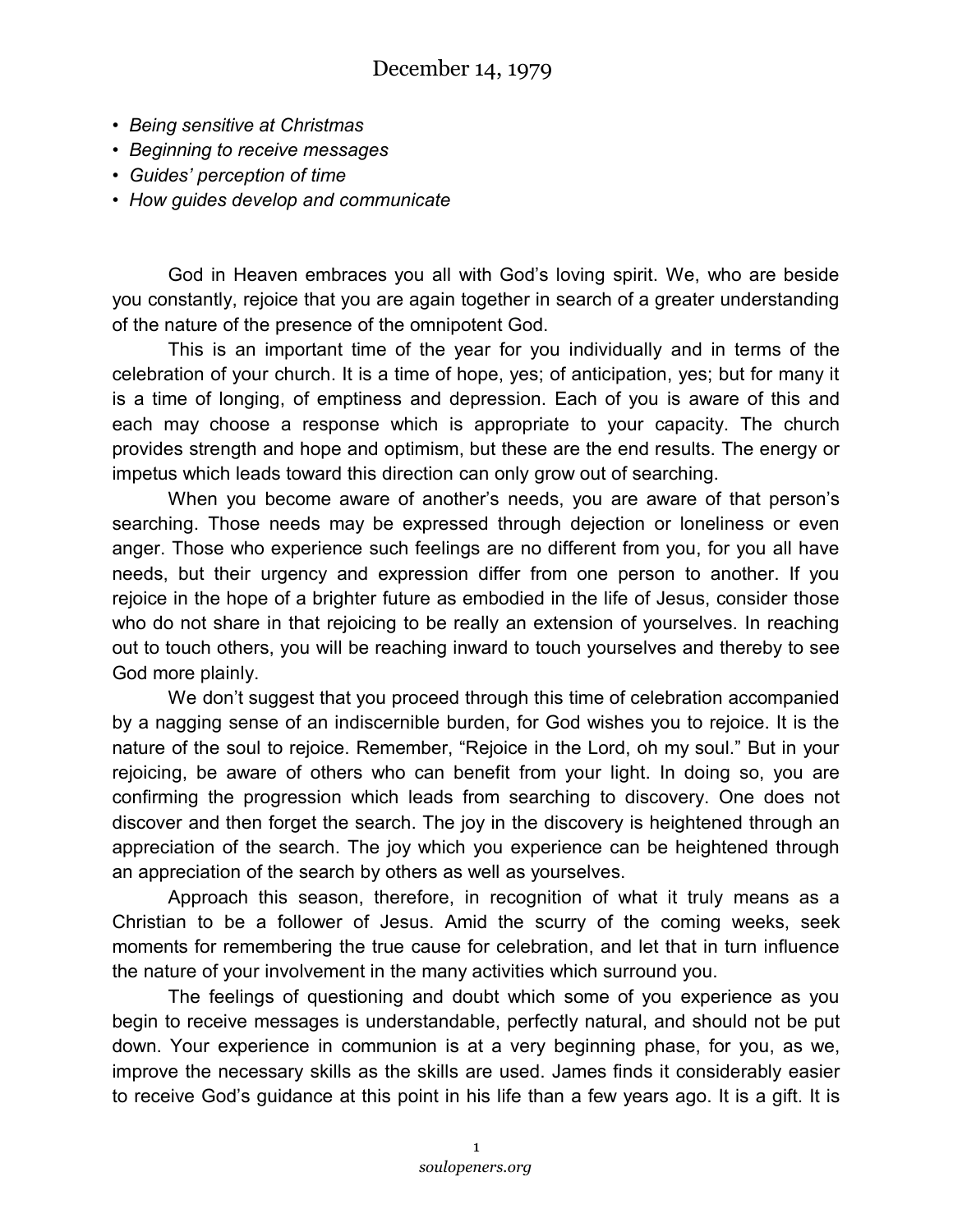evidence of God's grace. It is freely given but not fully developed. That is your responsibility. God grants each of us blessings, but they are always accompanied by attendant responsibilities. You can choose to accept them, postpone them, or reject them. That is part of the mortal condition.

If those who are in the early stages of receiving messages choose to develop the gift which they are given, they will become more convinced of its authenticity and thereby its value. It is their decision—it is the decision each of you should make. Although theirs were first steps, they were very much real steps, and this fact can be accepted completely. During such a preliminary stage in their development, it is easy to become critical or feel that the content is inconsequential.

Remember James' first message. It was very brief. Its content: *Education opens your mind, but we, through God, open your soul*. Such a statement is obvious and its content can be taken lightly, but in truth the reality of that content is the most critical understanding one can have in coming to an acceptance of communions.

You expressed interest and, to a degree, concern about how we spend our time. What do we do? What is life really like? To gain a complete understanding will require many messages, but it is a worthy question and one which God chooses as fitting in the development of your spiritual growth. There is only one caution, and that is you must not become so concerned about the future that you lose touch with the humanness of your life, for that very humanity is essential for the nurturing of your soul.

Time for us, as you perceive it, is virtually nonexistent. Your sense of time has been developed as humankind has developed through the observation of heavenly bodies and earthly changes. Everything you do is related to those observations and gives a sense of time. Our perception of time, as you perceive it, is nonexistent because we are time. Our existence proceeds through the same dimension as your perception of time, but we are totally unaware of the division of that time. Perhaps it is best to consider our perception of time as an awareness of life or an awareness of being, of existence. What seems to you as a long period of time does not necessarily to us appear as a moment, for a moment itself implies a division of time. Your perception of a long time is seen by us as a transmission of events. It is the succession of events. It is the perception of being and that which transpires in being which we see.

For this reason we find it difficult in communicating with you to predict a particular event within a given time. We can see an event occurring, but its placement in your time is not clear. All we know is that that event exists. We understand if it exists in your future, in your present, or in your past, but the details of that placement are not clear. Without a concept of time, only of being, the spirit becomes involved solely in the events which occur and not how long it takes or how quickly it is accomplished.

We who guide you are given the responsibility of directing one person. Frequently there is a reference made to *we* rather than *I*. This is because, as you are